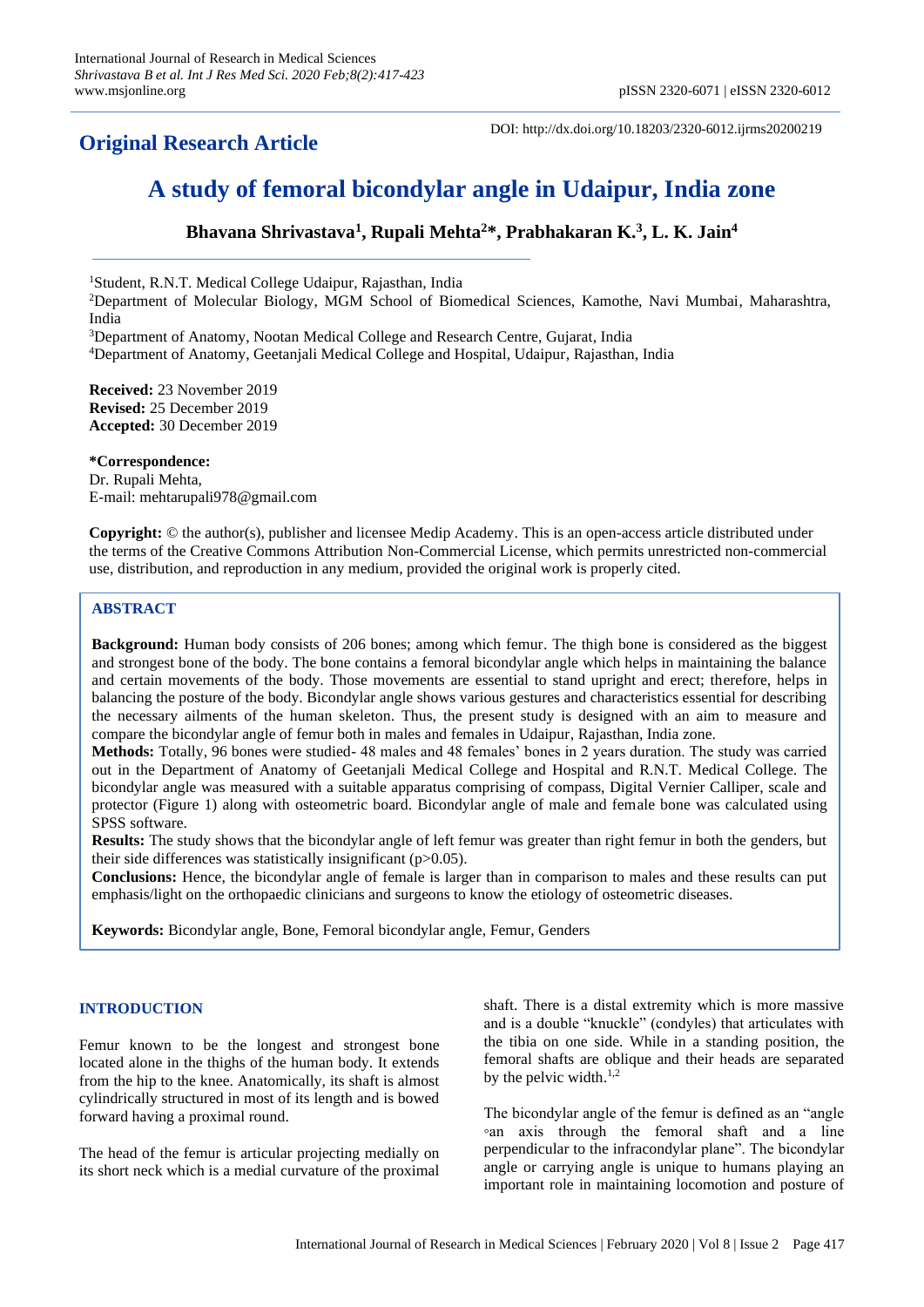the body. The normal bicondylar angle is  $8^\circ$  to  $14^\circ$  in humans but it slowly increases from 0° to 8°.

The bicondylar angle is of  $0^{\circ}$  at birth because the axis of the shaft is perpendicular to the metaphyseal growth of the bone.<sup>3,4</sup> The angle first develops when the child first starts to walks and it was found that the medial side of the distal metaphysic grows faster than the lateral side. This angle reaches adult value  $(8^{\circ} - 10^{\circ})$  when the child is about four to eight years of age depending on their walking activity. 5-7

The femoral bicondylar angle is presented to show a characteristic feature of bipedal gait in an individual. Femoral bicondylar angle helps to keep the posture of humans erect by placing the knee and foot under the body's center of gravity during single support phase of gait. The bicondylar angle is found to be greater in the females due to their wider pelvis. 8

This angle is not present in other primates existing around as they lack support phase of gait. 1,5

In bedridden children, since birth, possessing some abnormality such as neuromuscular disorders and paraplegic unable to ambulate in childhood, the bicondylar angle does not develops. This abnormality shows that the formation of bicondylar angle is an epigenetic phenomenon.

In epigenetic phenomenon, growth of the distal femur is influenced by the mechanical loading environment. Because of the obliquity of the shaft of the femur bone, this angle plays an essential role for the reconstruction of the total length of the femur and stature reconstruction.<sup>5,6</sup>

Several studies have been undertaken in various parts of the world to know the relativity and status of the bicondylar angle of femur bone. To conduct more research on bicondylar angle of femur bone, authors aimed in conducting the study in Udaipur Rajasthan, India zone. So, the present study was done to measure and compare the femoral bicondylar angle in Udaipur zone, Rajasthan, India.

# **METHODS**

The present study was designed as a comparative and descriptive study, which was started after obtaining ethical clearance from institutional ethical committee.

The Study population total 96 bones were included in the study for consideration. Known femur bones of male and female cadavers along with known bones from storage room were included in the study. In the study 48 males and 48 females' bones were taken; total of 96 femora were obtained in 2 years (i.e. September 2015 to September 2017) from the Department of Anatomy G.M.C.H. (Udaipur) and Department of Anatomy R.N.T. Medical College (Udaipur) after getting permission.

#### *Inclusion criteria*

A normal adult human femur without any apparent damage or congenital anomaly were included in the study.

#### *Exclusion criteria*

Abnormal human femur as seen in congenital anomalies, pediatric femur and damaged specimen were excluded from the study.

Methodology followed during study the bicondylar angle of the femur was measured using materials like Compass, Digital Vernier Caliper, Scale and Protector (Figure 1) and along with an instrument known as osteometric board (Figure 2). The methodology used for measurement of bicondylar angle of femur was that of Heiple and Lovejoy and S.P. and Singh S. S. method.<sup>5</sup>



**Figure 1: Materials used to measure Bicondylar angle of femur. A: Compass, B: Digital Vernier Caliper, C: Scale, D; Protector.**



#### **Figure 2: Osteometric board.**

The selected femur bone was placed on the board with the posterior aspect of femoral condyles and greater trochanter touching the horizontal surface of an osteometric board; on which a paper sheet was fixed. The inferior margin of both the condyles was placed against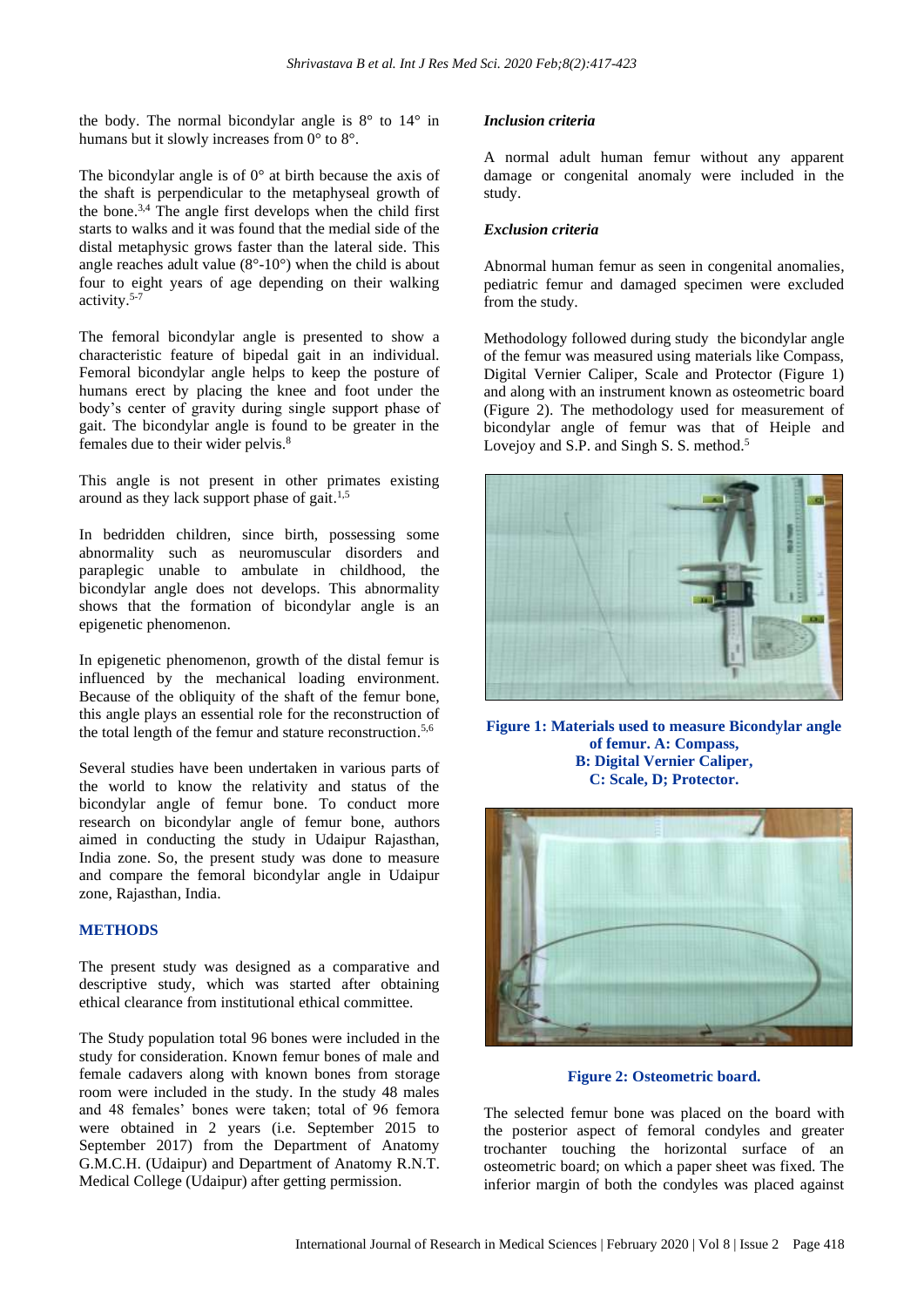the vertical surface of the osteometric board. Infracondylar plane was taken as plane of vertical plate and horizontal line was drawn on the paper (AB) (Figure 3).



**Figure 3: Marking of two points on the paper showing maximum diameter of the femoral shaft (male left side) just below the lesser trochanter with the help of a with the help of a digital vernier caliper.**



## **Figure 4: Marking of two points on the paper showing maximum diameter of the femoral shaft (female left side) at distal ¼th with the help of a digital vernier caliper.**

At a level of ¼th of the standard maximum length of the femur away from its distal end, two points were marked on the paper, with the assistance of vernier caliper. Similarly, two other points were marked on the paper showing maximum diameter of the shaft just below the lesser trochanter (Figure 4). The axis of the shaft was obtained by line joining the middle points of diameters at X and Y, and axis was prolonged to meet the infracondylar plane which was represented by horizontal line (Z). The angle drawn between the axis of the shaft and perpendicular to axis meeting the horizontal line was denoted as the bicondylar angle of the femur and was measured using protactor (Figure 5).



## **Figure 5: Measuring the bicondylar angle by using protector.**

#### *Statistical analysis*

Mean and standard deviation of the bicondylar angle was calculated using SPSS software for comparison.

#### **RESULTS**

In the present study, the statistical analysis was evaluated as mean and standard deviation. The mean and standard deviation of bicondylar angle (left and right femora) of male and female bones were calculated. It was done using SPSS software and p value > 0.05 was considered insignificant while  $p$  value <0.05 was considered significant.

In this study, the mean and standard deviation of Bicondylar angle in Male (Right side) was found to be  $7.7083^{\circ} \pm 1.781$  (Table 1) while the Bicondylar angle in Male (Left side) was  $8.0^{\circ} \pm 1.794$  (Table 1). When compared to the female bicondylar angle the mean and standard deviation of Female (Right side) was  $8.4166^\circ \pm 1.767$  (Table 2) and Left side was 8.5833°±1.909 (Table 2).

# **Table 1: Comparison of Mean and SD of male (right and left side) bicondylar angle obtained.**

| <b>Sex</b> | <b>Side</b>      | No. | <b>Bicondylar angle</b><br><b>Range</b> |                |        | <b>p</b> value        | <b>Remark</b> |                |
|------------|------------------|-----|-----------------------------------------|----------------|--------|-----------------------|---------------|----------------|
|            |                  |     | <b>Maximum</b>                          | <b>Minimum</b> | Mean   | <b>Std.</b> deviation |               |                |
| Male       | Right            | -24 | $\epsilon$ <sup>0</sup>                 | 110            | 7.7083 | 1.781                 |               | Not significan |
|            | $\mathsf{Left}'$ | 24  | 4 <sup>0</sup>                          | 110            | 8.0    | 1.794                 | 0.5746        |                |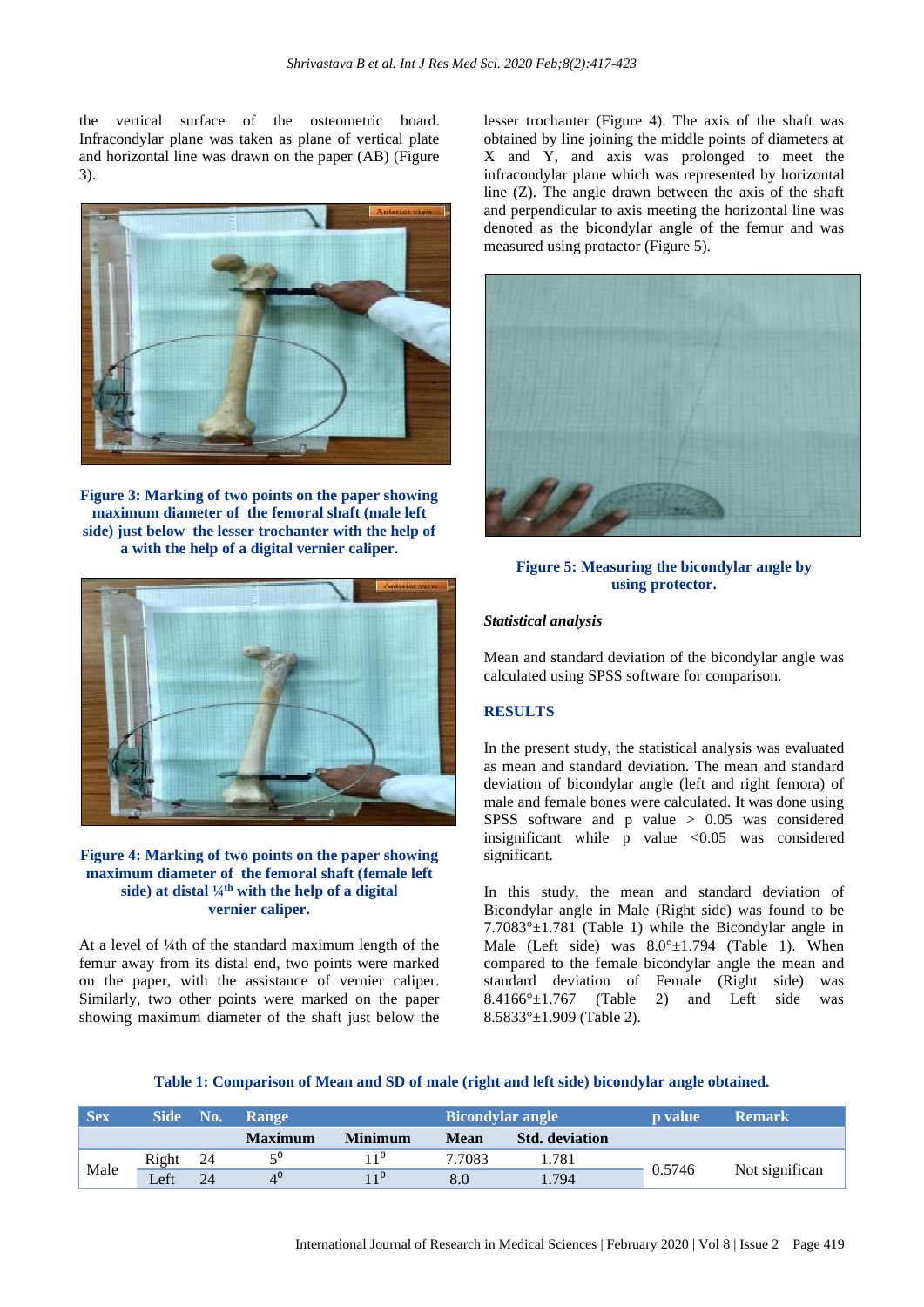| <b>Sex</b> | <b>Side</b>       | No. | <b>Bicondylar angle</b><br><b>Range</b> |                |             | <b>p</b> value        | <b>Remark</b> |                 |
|------------|-------------------|-----|-----------------------------------------|----------------|-------------|-----------------------|---------------|-----------------|
|            |                   |     | <b>Maximum</b>                          | <b>Minimum</b> | <b>Mean</b> | <b>Std.</b> deviation |               |                 |
| Female     | Right             | -24 | $5^0$                                   | 1,00           | 8.4166      | 1.767                 | 0.7551        | Not significant |
|            | $\mathcal{L}$ eft | 24  |                                         | $14^0$         | 8.5833      | 1.909                 |               |                 |

#### **Table 2: Comparison of Mean and SD of female (right and left side) bicondylar angle obtained.**

#### **Table 3: Comparison of Mean and SD of bicondylar angle of female and male (right side) femora.**

| <b>Sex</b> | <b>Side</b> | No. | <b>Range</b>            |                | <b>Bicondylar angle</b> |                       | <b>P</b> value | <b>Remark</b>   |
|------------|-------------|-----|-------------------------|----------------|-------------------------|-----------------------|----------------|-----------------|
|            |             |     | <b>Maximum</b>          | <b>Minimum</b> | Mean                    | <b>Std.</b> deviation |                |                 |
| Female     | Right 24    |     | $\epsilon$ <sup>0</sup> | 120            | 8.4166                  | 1.767                 |                |                 |
| Male       | Right 24    |     | $\epsilon$ <sup>0</sup> | $11^0$         | 7.7083                  | .781                  | 0.1733         | Not Significant |

| Table 4: Comparison of Mean and SD of bicondylar angle of female and male (left side) femora. |  |  |
|-----------------------------------------------------------------------------------------------|--|--|
|                                                                                               |  |  |

| <b>Sex</b> | Side | No. | <b>Range</b>   |                 |        | <b>Bicondylar angle</b> |        | <b>Remark</b>   |
|------------|------|-----|----------------|-----------------|--------|-------------------------|--------|-----------------|
|            |      |     | <b>Maximum</b> | <b>Minimum</b>  | Mean   | <b>Std.</b> deviation   |        |                 |
| Female     | Left | 24  |                | 14 <sup>0</sup> | 8.5833 | .909                    | 0.2810 |                 |
| Male       | Left | 24  | $4^0$          | $\overline{1}0$ | 8.0    | 1.794                   |        | Not Significant |

It was seen that the bicondylar angle of left femur was greater than right in both the genders, but the side difference was statistically insignificant (P>0.05) (Table 3 and 4). Hence, it clearly shows the difference between the male and female bicondylar angle for both left and right femur bone.

Therefore, in the present study mean value of femoral bicondylar angle in Udaipur zone population was 7.7083° $\pm$ 1.781 on right side and 8.0° $\pm$ 1.794 on left side in males and in the females, the angle was  $8.4166^{\circ} \pm 1.767$ on the right side and  $8.5833^{\circ} \pm 1.909$  on left side respectively.

#### **DISCUSSION**

The bicondylar angle of the femur is defined as "Angle between an axis through the femoral shaft and a line perpendicular to the infracondylar plane."

The bicondylar angle or carrying angle is unique to humans and normally it lies in the range of 8° to 14°. It is a characteristic feature of bipedal gait in humans. Newborn femora does not exhibit femoral bicondylar angle but it is gradually formed during the initial years after birth as the child learns walking. The load axis that passes medial to the axis of shaft of the femur during the first three years of life, crosses the axis of shaft of femur later in life due to change in the angle of neck of femur. That increase in the bicondylar angle brings the knee closer to midline. Which also corresponds to the time the child is capable of walking independently.

Presence of genu valgum and associated femoral obliquity are the characteristic features of bipedal gait in humans. The bicondylar angle places the knee close to

the body"s centre of gravity during bipedal locomotion. Increase in bicondylar angle defines the shape of distal femoral epiphysis in adults. Protuberance of lateral trochlear lip and elliptical profile of lateral condyle of femur is attributed to the increase in bicondylar angle.

The present study is compared with other studies on Bicondylar angle (Table 5 and 6).

Tardieu, and Tardieu and Trinkaus have noticed bicondylar angle of 0° at birth and then a steady average increase in the angle through infancy and into the juvenile years indicating a high degree of potential for plasticity in the development of this angle.<sup>9</sup>

They have also reported ill development and nondevelopment of a bicondylar angle in minimally ambulatory and non-ambulatory children respectively, showing the direct association of a bipedal locomotion with the developmental emergence of a human femoral bicondylar angle.

Shefelbine in the year reported that many studies have linked the obliquity with bipedality but the mechanism for the obliquity is poorly understood by researchers.<sup>10</sup> During bipedal walking, articular ends of femur are subjected to loads of three to four times of body weight and the stresses on the distal femur result from bipedal loading conditions which promote growth and ossification more on the medial side than on the lateral side of the femur, forming the bicondylar angle.

Igbigbi and Sharrif in the year studied the significant sexual dimorphism bilaterally in the adult Malawian population.<sup>3</sup> It shows that the higher obliquity in female was statistically highly significant on the left side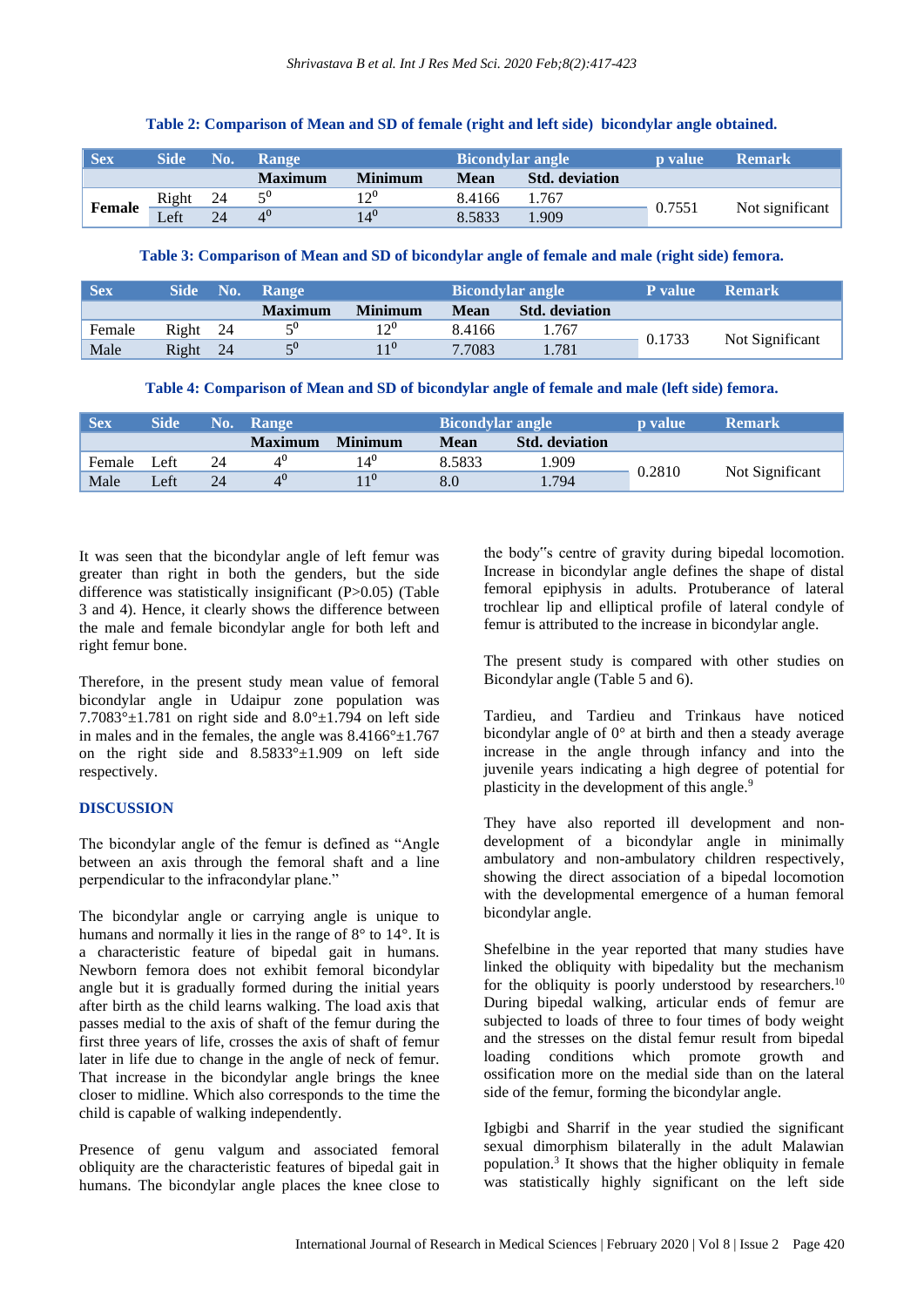$(p<0.001)$  and significant on the right side  $(p<0.05)$  while Pandya and Singel estimated the mean femoral bicondylar angle in Gujarati population to be 8.88° and 10.50° in right male and female, and in left male and female it was 8.76° and 10.83° respectively.<sup>11</sup>

The higher obliquity in females was statistically highly significant on left side  $(p<0.001)$  and significant on right side ( $p < 0.05$ ).

In the year 2010 there was another study done by Shanta Chandrasekaran and Deepti and concluded that the bicondylar angle is higher in female population which can be linked with the broader pelvis and short stature of the female population as mentioned by the textbooks of anatomy.<sup>5</sup> In this study authors found that the bicondylar angle of left femur was greater than right in both the genders, but the side difference was statistically insignificant (p>0.05).

| Year |                             | <b>Parameters</b> | <b>Bicondylar angle</b>     |                             |
|------|-----------------------------|-------------------|-----------------------------|-----------------------------|
|      | <b>Study</b>                |                   | <b>Male</b>                 | Female                      |
| 1919 | Pearson and Bell            | Range             |                             |                             |
|      |                             | $Mean \pm SD$     | $8.69^{\circ} \pm 0.09$     | $9.39^{\circ}$ ±0.11        |
|      |                             | Range             | $2^{\circ} - 13^{\circ}$    | $5^\circ - 16^\circ$        |
| 1974 | Singh and Singh             | $Mean \pm SD$     | $8.16 \pm 2.21$             | $8.82 \pm 2.17$             |
|      | Igbigbi and Sharrif         | Range             | $1.50^{\circ} - 12^{\circ}$ | $1.50^{\circ} - 12^{\circ}$ |
| 2005 |                             | $Mean \pm SD$     | $6.13 \pm 1.88$             | $7.75 \pm 1.62$             |
| 2008 |                             | Range             | $3^{\circ} - 13^{\circ}$    | $5^{\circ} - 13^{\circ}$    |
|      | Pandya and Singel           | $Mean \pm SD$     | $8.88 \pm 2.05$             | $10.50 \pm 2.42$            |
| 2010 | Shanta and Deepti           | Range             | $4^\circ - 14^\circ$        | $6^\circ - 14^\circ$        |
|      |                             | $Mean \pm SD$     | $8.26 \pm 2.47$             | $9.74 \pm 2.21$             |
| 2012 | Mahajan and Seema           | Range             | $2^{\circ}$ -14 $^{\circ}$  | $5^\circ - 16^\circ$        |
|      |                             | $Mean \pm SD$     | $8.17 \pm 2.31$             | $8.82 + 2.17$               |
| 2014 | Sharma and Sharma           | Range             | $3.6^{\circ} - 11^{\circ}$  | $4^\circ - 12^\circ$        |
|      |                             | $Mean \pm SD$     | $6.371 \pm 1.82$            | $8.206 \pm 2.11$            |
| 2015 |                             | Range             | $5^{\circ} - 12^{\circ}$    | $5^\circ - 12^\circ$        |
|      | Jyoti Lakshmi and Afroze M. | $Mean \pm SD$     | $7.26 \pm 1.67$             | $8.71 \pm 1.58$             |
|      |                             | Range             | $5^{\circ}$ -11 $^{\circ}$  | $5^{\circ}$ -12 $^{\circ}$  |
| 2017 | <b>Present Study</b>        | $Mean \pm SD$     | $7.70 \pm 1.78$             | $8.41 \pm 1.76$             |

#### **Table 5: Comparison of Mean and SD of bicondylar angle (right side) measured by various studies.**

#### **Table 6: Comparison of Mean and SD of Bicondylar angle (Left side) measured by various studies.**

| Year |                             | <b>Parameters</b> |                            | <b>Bicondylar angle</b>    |  |  |
|------|-----------------------------|-------------------|----------------------------|----------------------------|--|--|
|      | <b>Study</b>                |                   | <b>Male</b>                | Female                     |  |  |
| 1919 | Pearson and Bell            | Range             |                            |                            |  |  |
|      |                             | $Mean \pm SD$     | $11.59^{\circ}$ ± 0.08     | $11.77^{\circ}$ ±0.10      |  |  |
| 1974 |                             | Range             | $3^{\circ} - 16^{\circ}$   | $3^{\circ} - 13^{\circ}$   |  |  |
|      | Singh and Singh             | $Mean+SD$         | $7.79 \pm 2.20$            | $8.67 \pm 2.21$            |  |  |
| 2005 |                             | Range             | $1.5^{\circ} - 12^{\circ}$ | $1.5^{\circ} - 12^{\circ}$ |  |  |
|      | Igbigbi and Sharrif         | $Mean \pm SD$     | $6.13 \pm 1.88$            | $7.75 \pm 1.62$            |  |  |
|      |                             | Range             | $4^\circ-13^\circ$         | $6^\circ-13^\circ$         |  |  |
| 2008 | Pandya and Singel           | $Mean+SD$         | $8.76 \pm 2.24$            | $10.83 \pm 1.94$           |  |  |
| 2010 | Shanta and Deepti           | Range             | $6^\circ - 14^\circ$       | $5^\circ - 18^\circ$       |  |  |
|      |                             | $Mean \pm SD$     | $8.85^{0}$ ± 2.16          | $10.62^{\circ}$ ±3.17      |  |  |
| 2012 | Mahajan and Seema           | Range             | $3^{\circ} - 14^{\circ}$   | $4^\circ-15^\circ$         |  |  |
|      |                             | $Mean \pm SD$     | $7.89 \pm 2.23$            | $8.57 \pm 2.19$            |  |  |
| 2014 | Sharma and Sharma           | Range             | $3^{\circ} - 11^{\circ}$   | $5^{\circ} - 12.5^{\circ}$ |  |  |
|      |                             | $Mean \pm SD$     | $7.348 \pm 2.36$           | $8.729 \pm 2.30$           |  |  |
| 2015 |                             | Range             | $5^\circ - 10^\circ$       | $7^{\circ} - 13^{\circ}$   |  |  |
|      | Jyoti Lakshmi and Afroze M. | $Mean \pm SD$     | $7.39 \pm 1.40$            | $8.96 \pm 1.49$            |  |  |
| 2017 | Present Study               | Range             | $4^{\circ} - 11^{\circ}$   | $4^\circ - 14^\circ$       |  |  |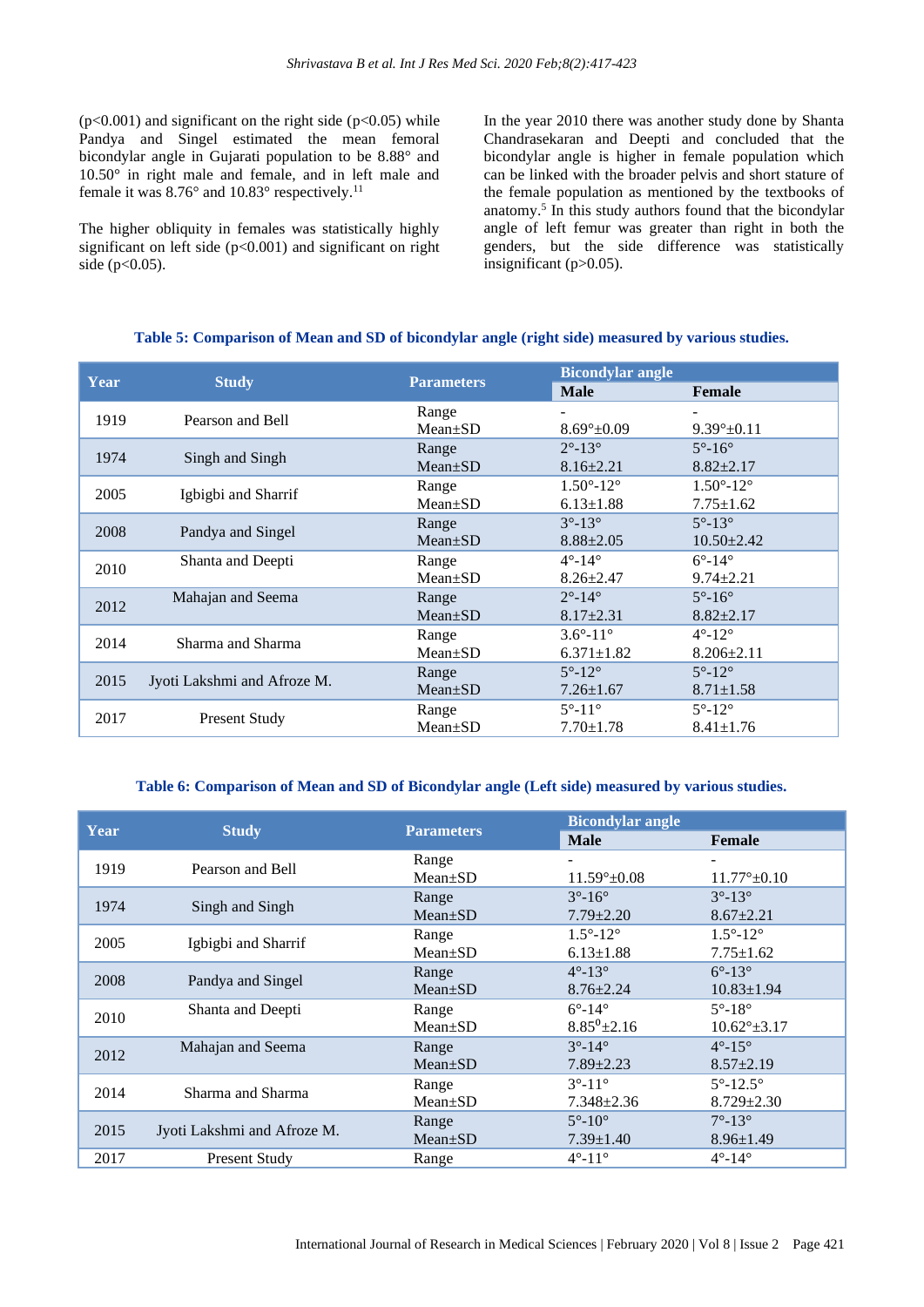Many studies were done in past in various regions of the world in order to find the difference in bicondylar angle in males and females of that region.

Jyoti Lakshmi and Afroze M. in the year reported that the difference in the bicondylar angle between males and females is found to be statistically significant on both sides in South Indian population whereas Sharma and Sharma reported that the femoral bicondylar angle was significantly  $(p<0.05)$  more on both right and left sides in females as compared to Males in the population of Madhya Pradesh region.<sup>12,13</sup>

Other approaches was also set by researchers in order to know the bicondylar angle. Ukoha tested a new radiographic approach.<sup>14</sup> He collected 250 radiographs of the Knee joints of Nigerians in Rivers State and from it estimated the mean bicondylar angle and the gender difference observed was statistically significant.

In the textbooks of anatomy, bicondylar angle is mentioned to have higher values in female linked with their broader pelvis and short stature by McMinn R.M.H, Standring S. 15

Hence, in contrast to this study the bicondylar angle of left femur was greater than right in both the genders but the side difference was statistically insignificant  $(p>0.05)$ . Thus, mechanical factor such as differential strain and stress experienced by the femur due to diverse physical activity coupled with the variation in the biological factor such as genetic constitution, hormonal environment, growth factor, nutrition etc. could be responsible for racial and regional variation of obliquity of shaft.

#### **CONCLUSION**

In conclusion, similar to this study Tardieu C. and Damsin J.P. have reported statistically insignificant sexual dimorphism of angle on both the sides. In contrary Pandya and Singel and Igbigbi and Sharrif reported that obliquity in female was statistically highly significant on the left side  $(p>0.0001)$  and significant on the right side (p<0.05). Authors reported that the mean value of femoral bicondylar angle in Udaipur zone population is 7.7083° $\pm$ 1.781 in right side and 8.0° $\pm$ 1.794 on left side in males and in the females, the angle is  $8.4166^{\circ} \pm 1.767$  on the right side and  $8.5833^{\circ} \pm 1.909$  on left side respectively. The bicondylar angle of left femur was greater than right in both the genders but authors found that the side difference was statistically insignificant (p>0.05).

In hypothesis, this result can be used for orthopedic clinicians and surgeons to understand the lesions/diseases/variations related to bicondylar angle and obliquity of shaft and can add advantage for reconstructive orthopedic surgeons. The study also emphasized on already known common significant as well as insignificant variations associated with femoral Bicondylar angle.

#### **ACKNOWLEDGEMENTS**

Authors would like to thank support of technical staff of Department of Anatomy of Geetanjali Medical College and Hospital and R.N.T. Medical College for helping in conduction of this study.

*Funding: No funding sources Conflict of interest: None declared Ethical approval: The study was approved by the Institutional Ethics Committee*

#### **REFERENCES**

- 1. Standring S. Gray`s Anatomy- The anatomical basis of clinical practice; In pelvic girdle, gluteal region and hip joint. 39` Edition, Elsevier Churchill Livingstone London; 2004:1316-1337.
- 2. Enock Prabhakar P. In: Practical Medico-Legal Manual, a publication of Indian Academy of Forensic Medicine; 1988:447-459.
- 3. Igbigbi P.S., Sharrif M. The bicondylar angle of adult Malawians. Am J Orthop. 2005;34(6):291-94.
- 4. King CA, Iscan MY, Loth SR. Metric and comparative analysis of sexual dimorphism in the Thai femur. J Forensic Sci. 1998;43(5):954-58.
- 5. Chandrasekaran S, Shastri D. Bicondylar angle of femur in south Indian population-an analytical study. Nat J Bas Med Sci. 2011;1:124-8.
- 6. Javois C, Tardieu C, Lebel B, Seil R, Hulet C; Société française d'arthroscopie. Comparative Anatomy of the Knee Join: Effects on the Lateral Meniscus. Orthopedics Orthop Traumatol Surg Res. 2009;95(8Suppl 1):S49-59.
- 7. Leakey MG., Feibel CS., McDougall I., Ward, C., and Walker, A. New specimens and confirmation of an early age for Australopithecus anamensis. Nature. 1998;393 62-6.
- 8. Cowgill LW, Warrener A, Pontzer H, Ocobock C. Waddling and toddling: the biomechanical effects of an immature gait. Am J Phys Anthropo. 2010;143(1):52-61.
- 9. Tardieu C., Trinkaus E. Early ontogeny of the human femur. Am J Phys Anthropol. 1995;95(2):183-95.
- 10. Shefelbine S.J., Tardieu C., Carter DR. Development of the femoral bicondylar angle in hominid bipedalism. Bone. 2002;30(5);765-70.
- 11. Pandya AM, Singel TC, Patel MM, Gohil DV. A study of the femoral bicondylar angle in the Gujarat region. J Anatomical Soc India. 2008;57(2):131-34.
- 12. Jyothi Lakshmi GL, Afroze MKH, Yogesh C, Pai V, Lakshmiprabha S. Bicondylar angle of femur: an anthropometric study in south Indian population. Res J Pharmaceutical, Bio Chemical Sci. 2015;6(4):1952-9.
- 13. Sharma RL, Sharma SK, Jehan M, Sastya A. Sexual dimorphism of the femoral bicondylar angle in Gwalior, Int J Healthcare Biol Res. 2014;2(4):38- 45.